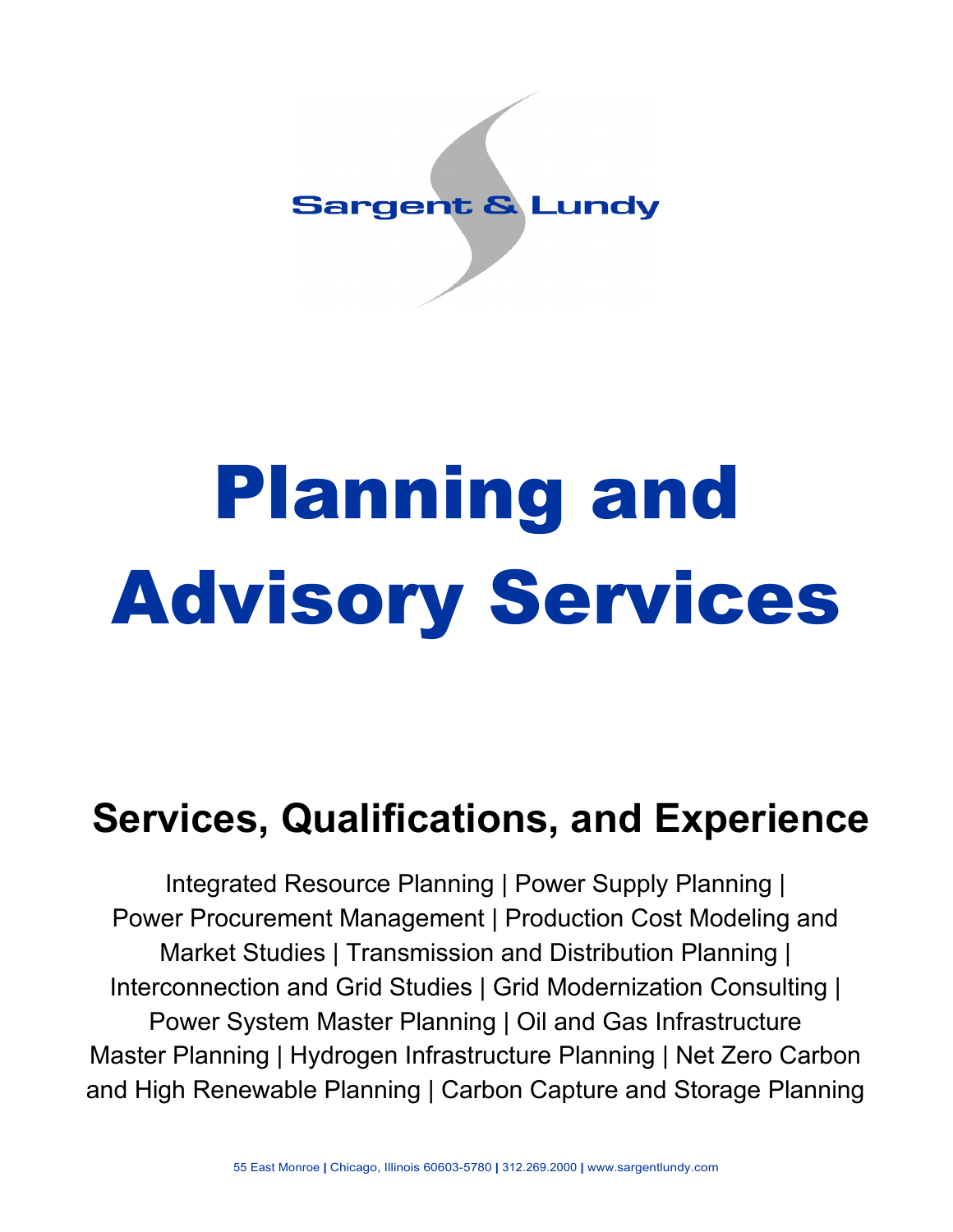

#### **Planning and Advisory Services Services, Qualifications, and Experience Contents**



#### **Contents**

| Challenges and Opportunities for Utilities and Power Industry Organizations2 |  |
|------------------------------------------------------------------------------|--|
|                                                                              |  |
|                                                                              |  |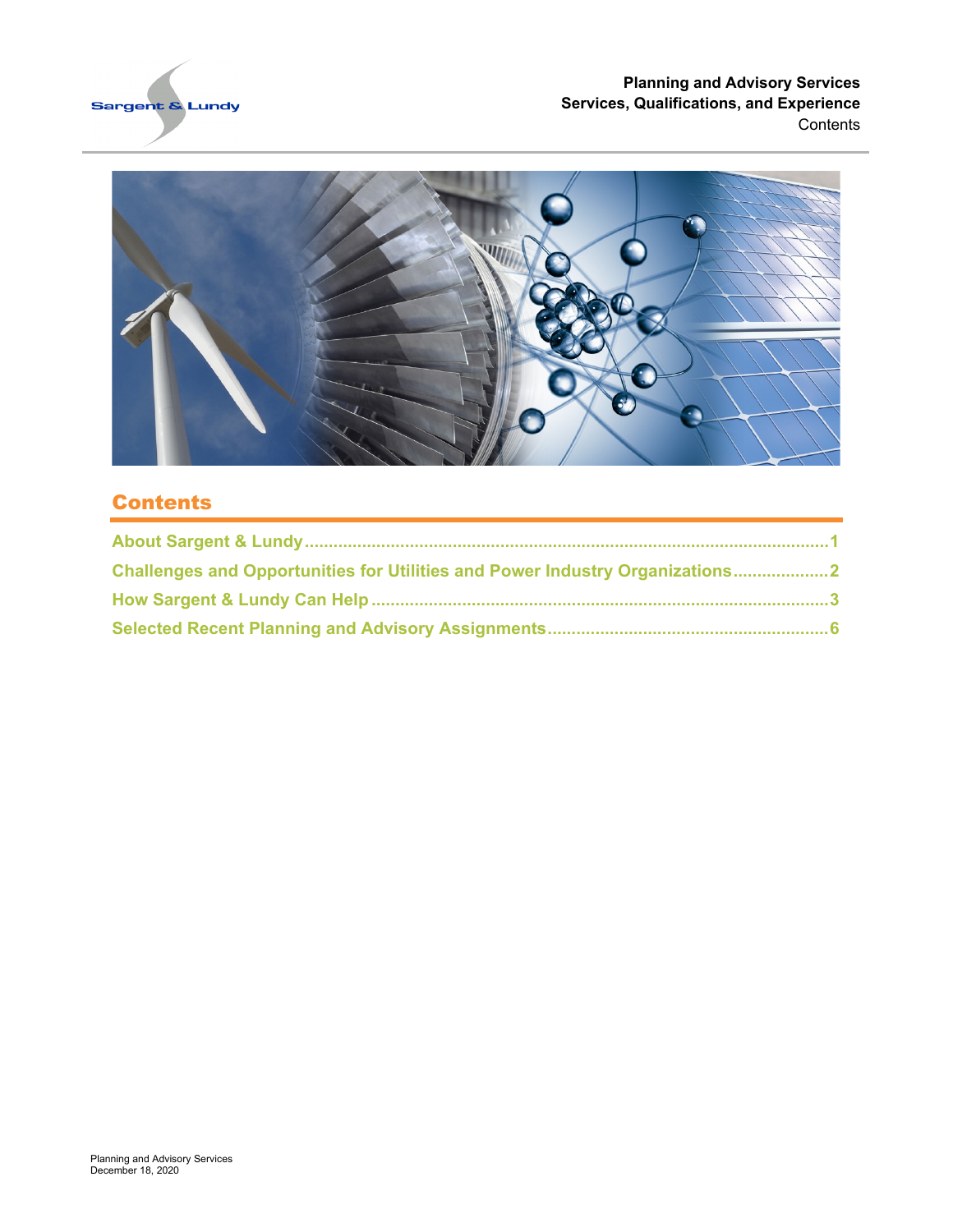

**Planning and Advisory Services Services, Qualifications, and Experience** About Sargent & Lundy — 1

## About Sargent & Lundy

<span id="page-2-0"></span>Sargent & Lundy is one of the oldest and most experienced full-service architect-engineering firms in the world. Founded in 1891, the firm is a global leader in power and infrastructure with expertise in all forms of electric power generation; power transmission and distribution; renewable energy; grid modernization; energy storage; oil and natural gas infrastructure; energy consulting; physical and cyber-security; industrial facilities and heavy infrastructure; and government services. Sargent & Lundy's power generation experience includes natural gas-fired, nuclear power, wind, solar, coal-fired, oil-fired power plants, among others. The firm delivers comprehensive project services—from consulting, design, and implementation to construction management, commissioning and operations/maintenance—with an emphasis on quality and safety. Sargent & Lundy serves public and private sector clients in the power and energy, government, natural gas distribution, industrial, mining, and other heavy industrial sectors.



**130** years leading the industry

**For more information, please contact:** Matthew Thibodeau | Senior Vice President +1-312-269-7633 | mthibodeau@sargentlundy.com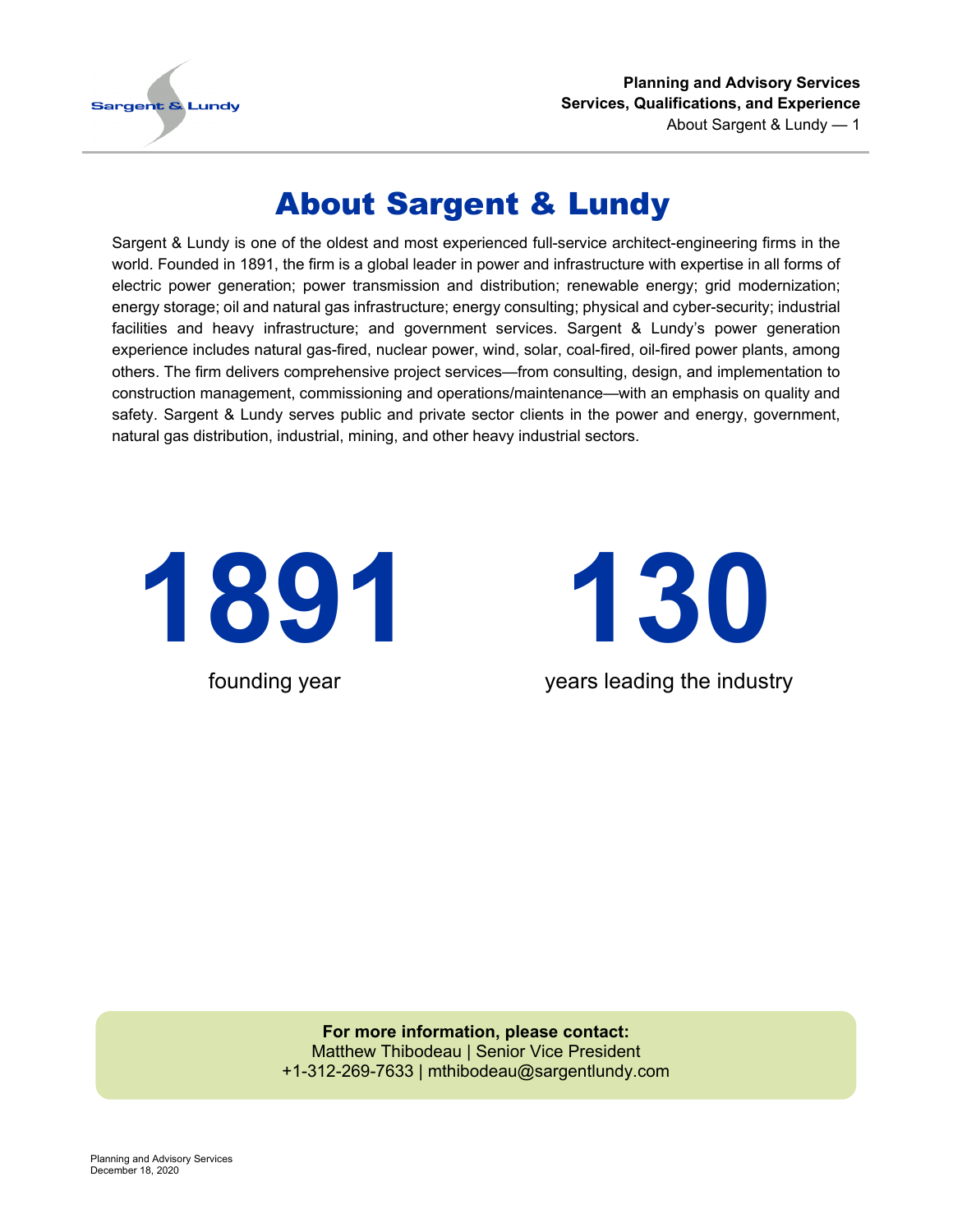

# <span id="page-3-0"></span>Challenges and Opportunities for Utilities and Power Industry Organizations

Utilities, independent power producers, government energy agencies, and other infrastructure companies face a complicated planning environment in which both the potential costs and expected revenues of their investments are subject to risks, uncertainties, and opportunities including:

- Abundant supplies of low-cost natural gas that displaced coal as the dominant fuel source in many parts of the United States and the world;
- Significant growth in renewable energy driven by performance improvements, cost reductions, and incentives/rebates;
- The continued emergence of smart grid technologies such as distribution automation, advanced metering infrastructure, distributed energy resources (DERs), and others;
- Reduced load growth, if not flat demand for energy, driven by energy efficiency, demand response, DERs, and economic factors;
- The potential for significant load growth in the future from electrification of the transportation, industrial, and other sectors;
- Increasing number of states and countries with 100% renewable energy or carbon free power generation targets and laws;
- The increased use of battery energy storage systems and hybrid generation projects;
- Concern over outages and reliability issues from cyber-security, storms, and terrorism;
- Uncertain energy, capacity, and ancillary service revenues in competitive wholesale power markets; and
- Regulatory cost risk and uncertainty from stranded assets, carbon pricing, utility bankruptcies, project cancellation, environmental concerns, etc.

The challenge for utility planners is to develop generation, energy storage, and transmission and distribution (T&D) alternatives that create value for their company while managing risk. This requires accurate and up-to-date information on the cost and performance of generation and storage technologies. As for independent system operators (ISOs), their key challenge is the development of administered demand curves and other mechanisms to attract the capacity needed for grid reliability. Regardless, these challenges require essential, verified input for the comprehensive analysis of current and future generation portfolios.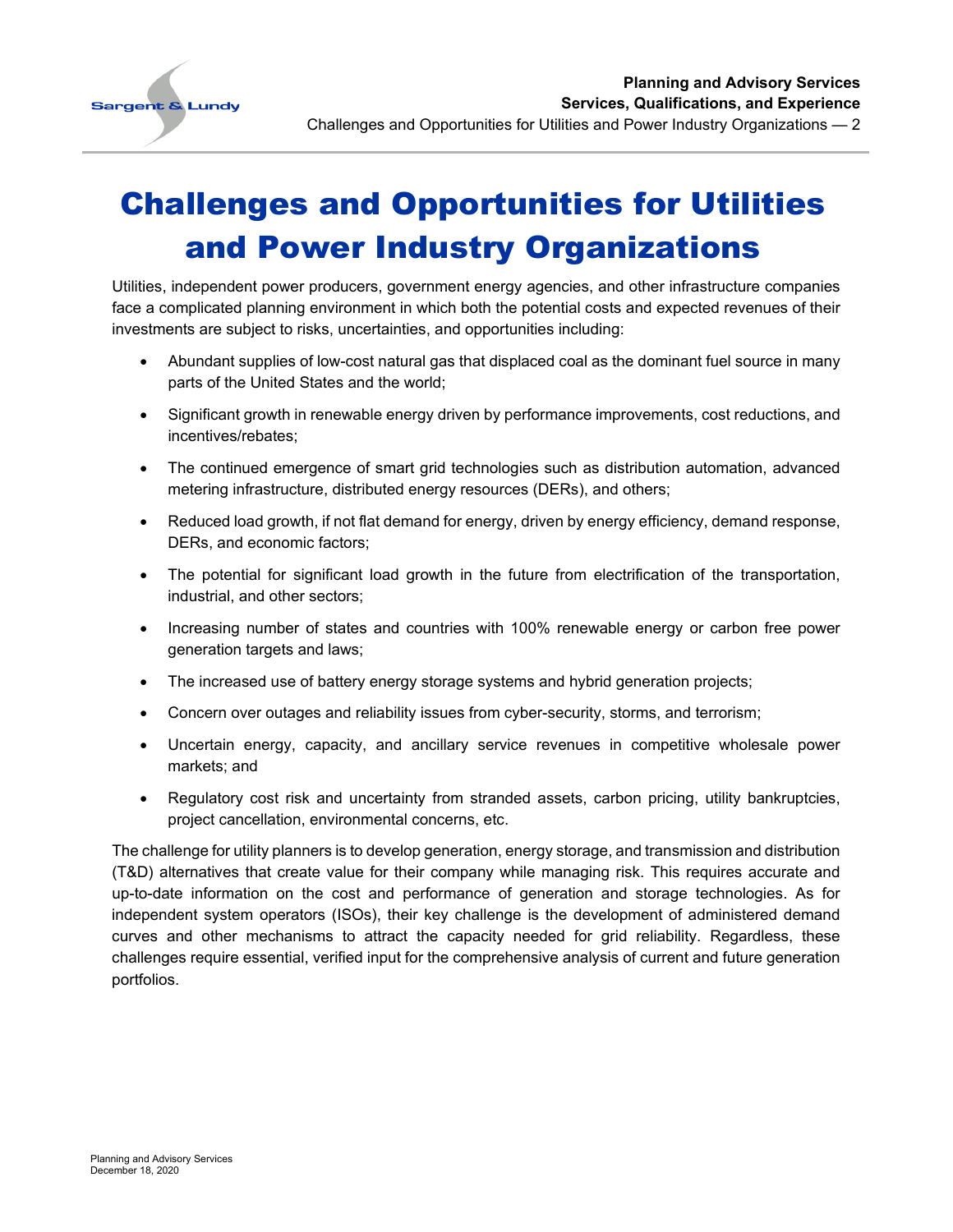

## How Sargent & Lundy Can Help

<span id="page-4-0"></span>Sargent & Lundy (S&L) has invaluable experience with today's toughest power challenges thanks to projects and studies performed for clients across the globe. This experience is primarily captured in S&L's database, storing information on the design, cost, and performance of the full range of equipment used for today's electric generation, storage, and delivery systems. Additionally, S&L has a critical advantage in the experience of its capable and knowledgeable personnel.

Clients are leveraging S&L's experience to support their planning and project development efforts. Utilities, merchant generators, transmission developers, and ISOs alike rely on S&L's expertise and unparalleled perspective to support their most sensitive strategies. S&L's typical planning assignments often include one or more of the following elements:

- **Performance Estimates.** S&L's performance estimates include parameters such as capacity and heat rate (at specified ambient conditions), equivalent forced outage rate (EFOR), equivalent availability factor (EAF), ramp rate, fuel consumed during startup, and emissions rates for both "new and clean" conditions and with degradation. For renewable technologies, parameters include solar or wind resource assessments, capacity factor, EFOR, and EAF. For storage technologies, parameters include cycle efficiency, peak discharge time, and ramp rates.
- **Capital Cost Estimates.** S&L estimates capital costs for each selected technology, including engineering, procurement, and construction (EPC) costs; owner's costs; and financing costs during construction. These estimates also account for monthly construction, cash flow distributions, and total construction duration (in months).
- **Operations and Maintenance (O&M) Cost Estimates.** For each reference technology, S&L breaks down the estimation of fixed and variable O&M costs into subcomponents like labor, materials, property taxes, and insurance. S&L also breaks down costs for maintenance, consumables, and decommissioning.
- **Electric System Master Planning.** S&L evaluates the current state of utility systems and infrastructure to define a desired future state for clients, such as net zero carbon emissions. This ranges from high-level strategic plans to detailed roadmaps. S&L considers high renewable penetration levels, reliability, customer experience/engagement, DER interconnections, grid investment efficiency, greenhouse gas reduction requirements, the electrification of sectors like transportation, the use of hydrogen as a fuel or for energy storage, resilience, physical and cyber security needs, and other relevant factors. The presentations and reports are used by utility executives, regulatory bodies, and other key stakeholders.
- **Power Supply Planning and Power Procurement Support.** This includes the development of requests for proposal (RFPs) on behalf of utilities to procure new generation, energy storage systems, and T&D services. RFPs can be for specific technologies and fuels, but S&L also develops "all source" RFPs to which developers can propose multiple solutions. S&L typically prepares an evaluation guide to add credibility and weight to the outcome of the RFP; this is particularly important when submitting procurement records to state public service commissions for approval and review. S&L can manage the RFP process by chairing regular meetings (often done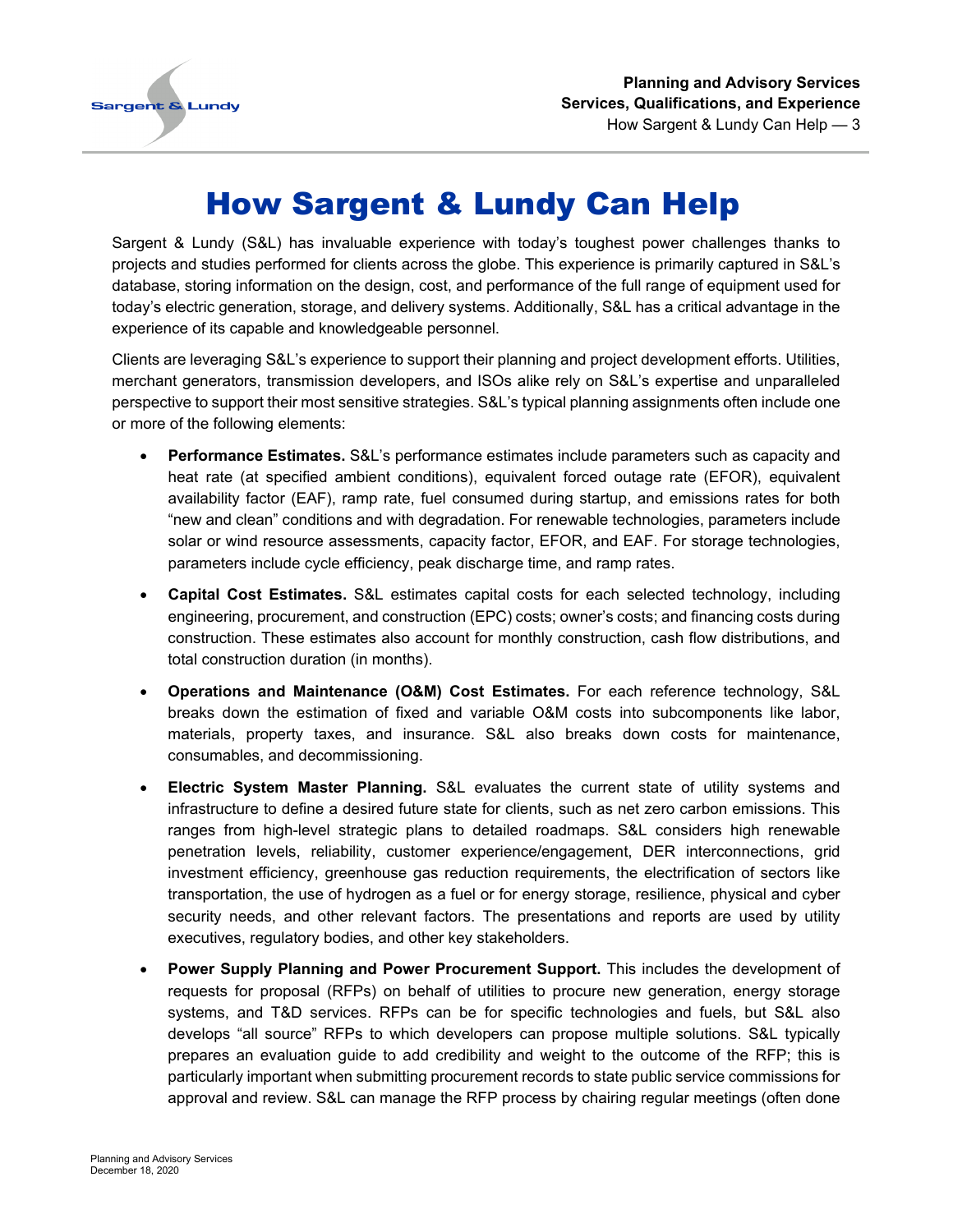

by WebEx/teleconference), keeping detailed records, maintaining action items, coordinating bidder Q&A, and finalizing commission approval. Examples of data managed include a detailed procurement record of the RFP, evaluation process, and bid evaluations.

- **Energy Storage Planning and Implementation.** S&L is a leader in the energy storage sector, having completed more than 100 projects, studies, and other engagements. We have extensive experience with energy storage technologies, business models, contracting structures, procurement, project design, EPC selection and management, independent engineering, and O&M support.
- **Natural Gas and Fuel System Master Planning.** Low-cost natural gas has altered the generation mix worldwide. S&L utilizes its experience with pipelines, compression stations, natural-gas-fired generation, liquified natural gas facilities, and other related infrastructure to develop fuel system master plans for clients.
- **Integrated Resource Plans (IRPs).** S&L's specialists, in collaboration with technical editors, prepare professional-quality IRPs and similar reports for utilities. This includes current and forecasted cost and performance inputs, economic dispatch modeling, and long-term capacity expansion modeling that provides the analytical results necessary for a comprehensive IRP. S&L considers potential future scenarios, client preferences, and regulatory requirements to identify how a utility can reliably meet the future electric needs of its customers. Perhaps most importantly, IRPs are written with an appropriate level of detail while remaining suitable for a non-technical audience.
- **Grid Studies and Market Modeling.** S&L performs a variety of power system studies and market modeling, including balanced and unbalanced load flow; contingency analysis; dynamic studies; transient analysis; production cost modeling and capacity expansion studies; DER impact analysis; transfer analysis; and others. We use powerful software such as PSSE, PSLF, DSA Tools, Plexos, Promod, Capacity Expansion, ASPEN Oneliner, ETAP, EMTP, TARA, CYMDIST, PSCAD, CYMCAP, CDEGS, Matlab/Simulink, and Homer.
- **T&D Planning.** S&L develops transmission, distribution, and storage system plans to help clients deploy reliability investments that preserve the utility's ability to serve peak load, maintain system performance, and operate safely. The plans consider improvements and changes to the utility's risk modeling, internal planning studies, required reliability improvements, non-wires alternatives, and needed modernization initiatives. The key quantitative/financial element of S&L's work often involves updates to financial risk models for T&D assets. These models systematically and efficiently identify assets that require capital improvements and upgrades. Ultimately, S&L helps utilities reach their internal goals with respect to safety, reliability, modernization, and economic development through efficient and effective capital investment.
- **Interconnection Application Support and Management.** S&L manages the interconnection application process for many clients, for all types of power generation and energy storage projects. We prepare the complete interconnection application package, including all required system and grid models. S&L provides ongoing support during the study process and interconnection agreement negotiations.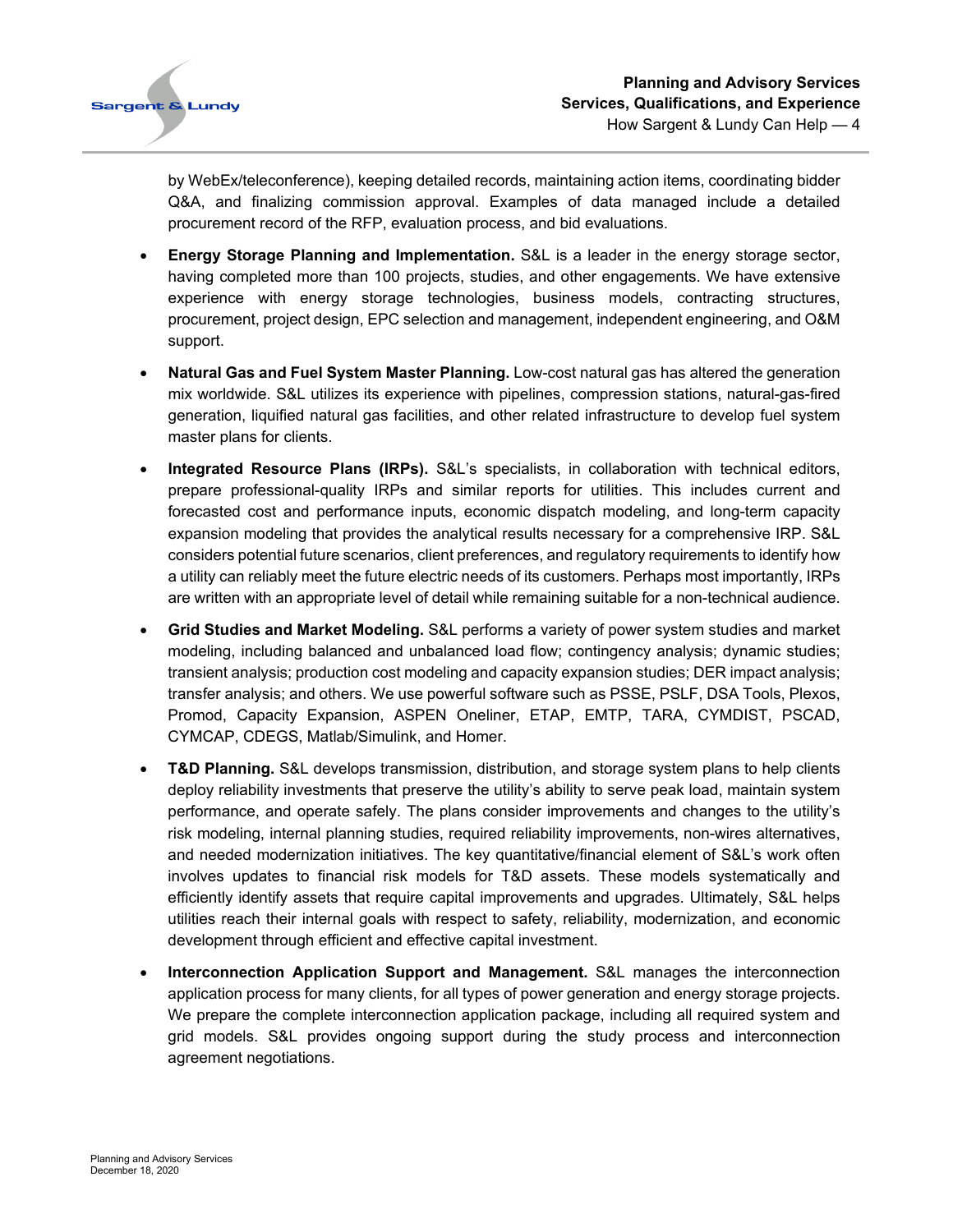- **Solar and Wind Resource Assessments.** S&L develops solar or wind resource assessments at potential project sites using a variety of data sources. This includes ground-based and satellitederived data sets as well as on-site meteorological tower and solar monitoring station data. As part of the resource assessment, S&L determines the long-term expected mean generation and its uncertainty to provide P75, P90, P95, and P99 generation estimates. Clients also benefit from different reports and tools including 12×24 diagrams and 8760 data sets for final decision-making. All assessments use industry-recognized software such as PVsyst, Helioscope, Windographer, and Openwind®.
- **Business Case Development and Risk Analysis.** This includes cost models and financial pro formas for generation, energy storage, and T&D technology alternatives. S&L also performs evaluations of technical and financial risks by assessing the low and high values of cost and financial model inputs on the net present value (NPV) of alternatives. There's also a qualitative assessment of the impacts and risks to operations, including the identification of fatal flaws.
- **Environmental Regulation and Permitting Evaluations.** In a client's area of interest, S&L reviews the environmental regulations and permitting requirements affecting the design, construction, and operation of a new project or facility. For renewable energy projects, we consider appropriate siting of projects to account for noise, visual impact, drainage, and other factors. For combustion-based generating technologies, this includes an evaluation of air emission limits and water resource issues.
- **Screening Analysis.** The S&L team identifies feasible alternatives among commercially available and emerging technologies that could be implemented in a client's service area. When a screening analysis addresses renewable energy technologies, it often includes an assessment of the availability of renewable resources in the client's region (e.g., a wind or solar resource assessment).
- **Technology Assessments.** Finally, S&L evaluates emerging or newer technologies including long-duration energy storage systems, carbon capture and storage systems, and large-scale hydrogen projects. Reviews include location-specific assessments of the value of these technologies.

S&L's project teams possess an appropriate mix of skills necessary for each assignment. They are guided by a proven project management approach, a quality management program certified to the International Organization for Standardization ISO 9001:2015, and project-specific work plans dedicated to meeting each client's needs.

In addition to the utility planning services described above, S&L is also active in the following tasks, studies, and services:

- Interconnection and Grid Studies
- Asset Valuations of Power Assets
- Remaining Useful Life Assessments
- Power Supply Planning
- Demand Side Programs
- Asset Transaction Support Services
- Market Studies
- Transmission Congestion Studies
- Grid Modernization Consulting
- Microgrid Planning and Design

An overview of S&L's services can be found at www.sargentlundy.com.

**Sargent & Lundy**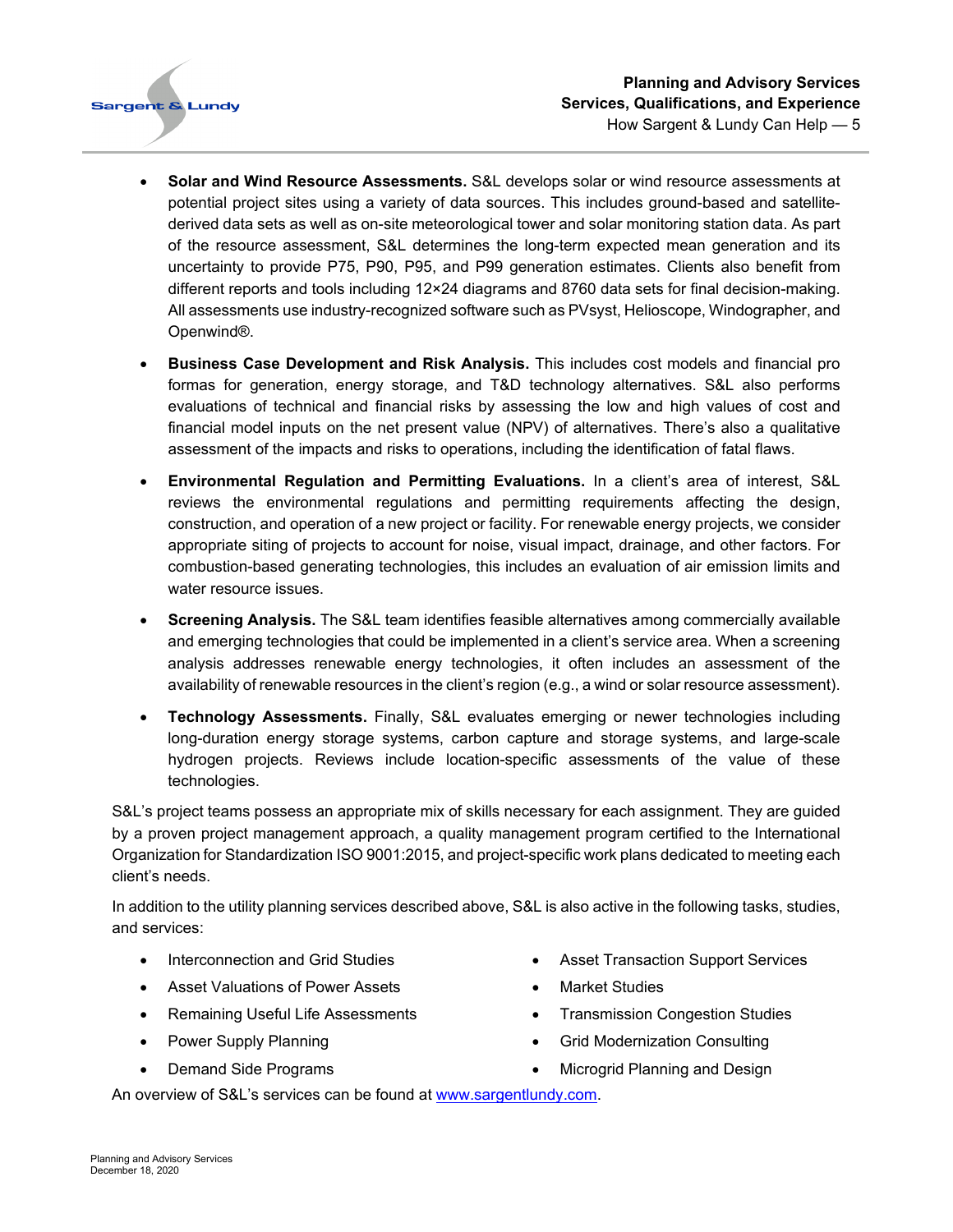

## <span id="page-7-0"></span>Selected Recent Planning and Advisory **Assignments**

- **PJM Interconnection (PJM)** | 2020 | S&L collaborated with The Brattle Group to analyze the gross avoidable costs rates (ACRs) for several types of existing generation including single-unit nuclear, multi-unit nuclear, coal, gas-fired combined-cycle, gas-fired combustion turbines, onshore wind, utility-scale solar PV, and behind-the-meter diesel generators. Our analysis helped PJM implement the December 2019 FERC order to expand the application of its Minimum Offer Price Review (MOPR) in its forward capacity market.
- **New York Independent System Operator (NYISO)** | 2020–2021 | S&L provided current costs and anticipated capacity factors for solar, wind, and similar resource types that meet NYISO's definition of intermittent power resources or represents a resource type with limited ability to control their output. This analysis is supporting NYISO's assessment of renewable energy technologies in various regional zones of their operating system. S&L is providing ongoing support for specific project evaluations.
- **PSEG Long Island** | 2020–2021 | S&L is supporting PSEG Long Island in their 2020 Energy Storage RFI and RFP process. S&L's scope includes structuring contracting options, preparation of RFI/RFP document, managing the entire RFI/RFP process, qualitative and quantitative bid evaluations, and support during project selection and contract negotiations.
- **Confidential Midwestern Municipal Utility** | 2020 | S&L performed a system planning and financial analysis associated with the future of a coal-fired power plant. The analysis consisted of developing a production cost model of the municipal utility's energy system and an associated net present value (NPV) analysis to evaluate various retirement and replacement scenarios for the coal-fired power plant. All scenarios analyzed covered a 20-year time horizon into the future. S&L used the resource planning software PLEXOS for the production cost modeling for this analysis. The production cost model was used to both to determine the optimal timing of the potential retirement of the coal-fired power plant and to assess the financial impact of different energy generation and purchase options that the utility could pursue in the future. Outputs of the production cost model were used to develop the NPV analysis.
- **CPS Energy** | 2020 | S&L worked with CPS Energy in Texas to help develop an economic analysis to assess several different scenarios related to the long-term plan for an existing coal asset. The analysis provided an impartial assessment of least-cost portfolio options for the CPS Energy, with consideration of the full value stream and risks of each replacement resource option. Portfolios analyzed included different options related to the future of the coal asset, the potential addition of new combined cycle units, and an increase in renewable generation and battery storage. The analysis captures the market dynamics of the surrounding integrated energy market and translate these into economic framework for resource selection.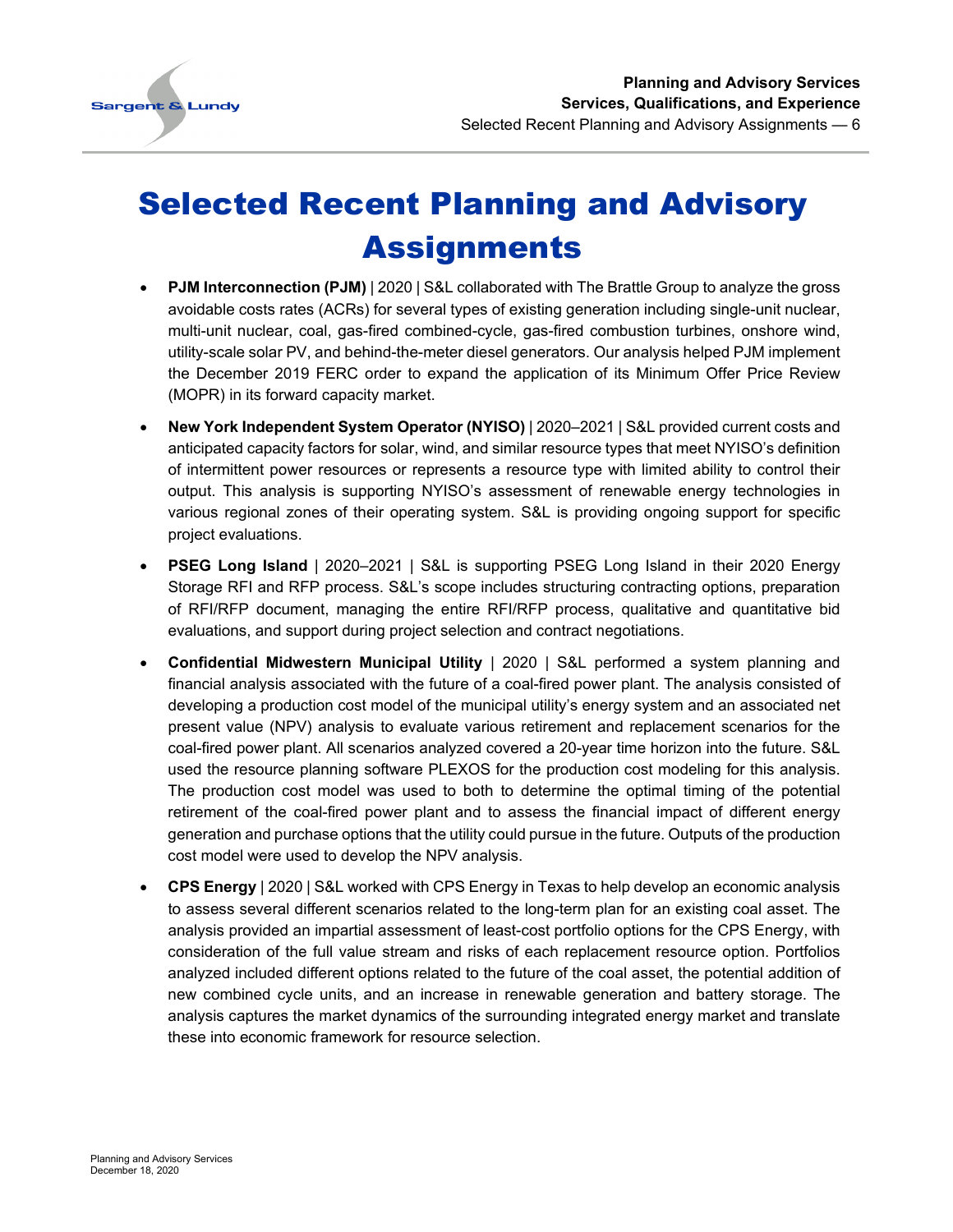

- **Puerto Rico Electric Power Authority (PREPA), 2018–2021** | Since early 2018, S&L has provided a wide range of services to PREPA including condition assessments; energy procurement and RFP support; capital and O&M project planning; fuel conversion studies and contracting support; natural gas/LNG infrastructure planning and design; T&D roadmaps and designs; project scoping for FEMA; solar project implementation support; new combined cycle generation planning and design; environmental compliance studies and support; repair vs. replace studies; and depreciation studies and other financial support services. Natural gas and LNG-related services include the development of a natural gas master plan for the island, feasibility studies and economic evaluations of new natural gas business models, conceptual design of LNG import facilities and pipelines, pipeline routing studies, and gas storage and transportation planning.
- **Various Confidential Hydrogen Projects** | 2019–2021 | S&L is performing a number of projects involving hydrogen, such as: a hydrogen market cost; a pilot combustion turbine project using a blend of hydrogen and natural gas; several nuclear power plant hydrogen production projects using electrolysis; and independent technical evaluation of a proprietary new hydrogen combustion technology.
- **New York Independent System Operator (NYISO)** | 2020 | S&L provided engineering support to the NYISO as part of the buyer-side mitigation process to determine the Unit Net Cost of New Entry of renewable energy projects seeking to become Installed Capacity Suppliers. This analysis helps NYISO to identify low bidders that might be outside a feasible project implementation cost level.
- **Confidential IPP** | 2020 | S&L supported the client's development of a compliant and optimized proposal for a long-term BOOT proposal for the utilities systems for an off-grid development in Saudi Arabia. S&L ran PLEXOS to determine optimum generation mix scenarios containing

primarily renewable resources and battery energy storage systems. Generation source options included solar PV, solar CSP, wind, and restricted use of reciprocating engines running biodiesel. Analysis was also performed to assess the load-shifting and thermal storage opportunities related to operation of a district cooling plant and a seawater desalination plant. Finally, S&L performed network analysis studies on the planned high voltage network to ensure electrical functionality of the mini-grid system, as proposed.

• **Indianapolis Power & Light Company (IPL), 2019–2021** | S&L managed and administered an All-Source RFP for IPL to obtain new supplyside electric capacity resources. S&L led the RFP process and services included the complete preparation of the RFP package, analysis and review of the proposed power purchase and build-transfer contracts,

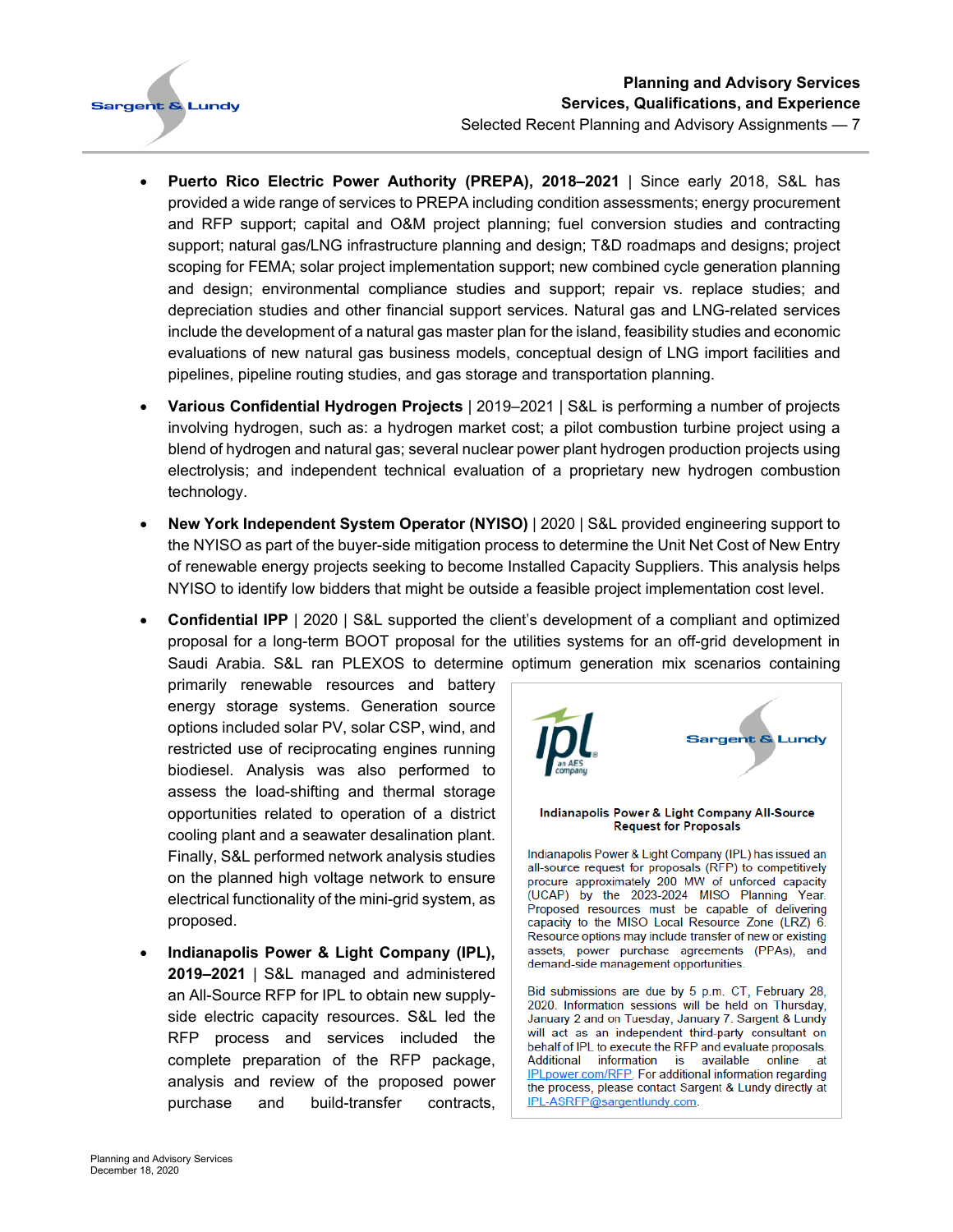

interfacing with bidders through the process, development of both qualitative and quantitative bid evaluation methodologies, administration of the RFP process, bid evaluations from technical and economic perspectives, and bid and contract negotiation support. S&L is also providing expert testimony to support regulatory approval.

- **Northern Indiana Public Service Company (NIPSCO)** | 2019–2020 | S&L is preparing a business case report for NIPSCO to support the utility's filing to the Indiana Utility Regulatory Commission to address the replacement of aging T&D infrastructure and grid modernization investments over a seven-year period. S&L is also preparing project scoping documents and cost estimates while maintaining a detailed database of the projects to facilitate planning and regulatory filings.
- **United States Energy Information Administration (EIA)** | 2019 | S&L performed a study for the EIA on the cost and performance of 25 different power generation and energy storage technology cases and issued a report, Capital Cost Study: Cost and Performance Estimates for New Utility-Scale Electric Power Generating Technologies. The technologies included in the report are: onshore wind, offshore wind, solar PV, concentrating solar, coal, reciprocating engines, simple cycle combustion turbines, combined cycle combustion turbines, fuel cells, nuclear (advanced and small modular reactors), biomass, geothermal, hydroelectric, and battery energy storage. The report includes estimates of capital costs, O&M costs, emissions, heat rate, and other data. The report was issued in 2019, and it was publicly released by the EIA in 2020: [https://www.eia.gov/analysis/studies/powerplants/capitalcost/pdf/capital\\_cost\\_AEO2020.pdf](https://www.eia.gov/analysis/studies/powerplants/capitalcost/pdf/capital_cost_AEO2020.pdf)
- **Confidential Renewable Energy IPP** | 2019–2020 | S&L managed the interconnection application process for more than 40 solar, wind, and battery storage projects being developed across the U.S. S&L prepared the complete interconnection application packages including system model development and managed technical discussions with the ISOs and transmission owners during the study process.
- **European Bank for Reconstruction and Development & Egyptian Electricity Transmission Company** | 2019–2021 | S&L currently supports the European Bank for Reconstruction and Development (EBRD) and the Egyptian Electricity Transmission Company (EETC) for solar and wind projects in Egypt. S&L has teamed with Synergy Consulting and Baker McKenzie for technical, financial, and legal advisory services over a four-year period. S&L is serving as the technical advisor. During this engagement, S&L supports the EETC's procurement of power from solar PV projects, concentrating solar power projects, and wind power projects. S&L is preparing and reviewing RFP packages, conducting bid evaluations, and providing advisory services for the structuring of future EETC tenders, among other tasks. As part of this engagement, S&L worked on the planned 200 MW Kom Ombo solar photovoltaic (PV) project, one of several large solar PV projects planned for development in Egypt under an independent power producer (IPP) model.
- **Electric Power Research Institute** | 2013–2020 | S&L has supported EPRI with more than 25 system planning studies related to the cost and performance aspects of various generating technologies, including, solar PV, concentrated solar, onshore and offshore wind, gas turbine, and reciprocating engines. Cost and performance inputs developed by S&L include capital costs, operating costs, performance characteristics, generation forecasts, and emissions data. Our work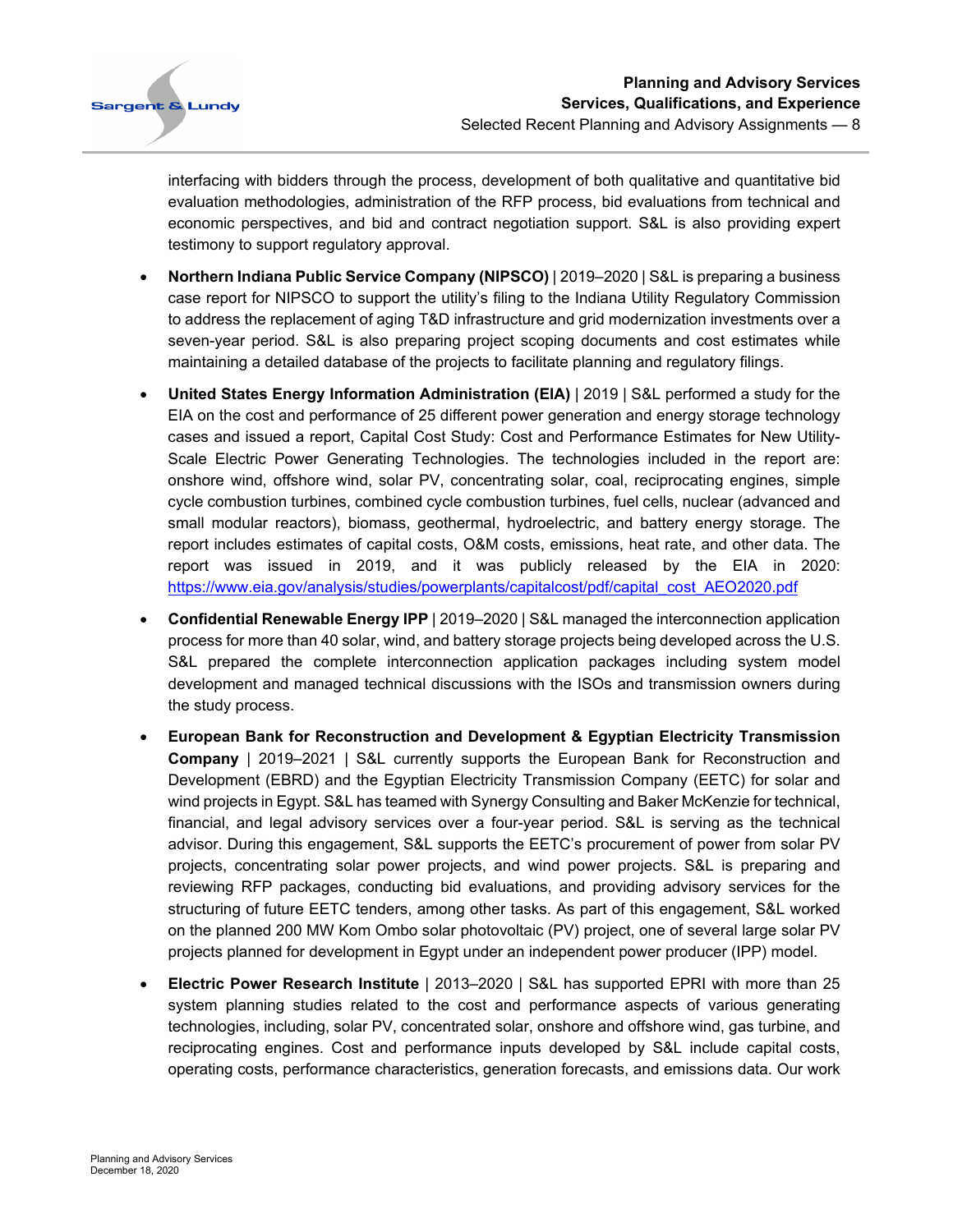

was utilized as input for EPRI's TAGWEB database and their Solar PV and Wind Technology Guides, among other purposes.

- **Confidential Great Lakes Region Utility** | 2019 | For a large utility in the MISO regional transmission organization, S&L evaluated a proposed transmission system upgrade against alternatives such as new generation, other transmission level projects, and a combination of transmission and distribution system upgrades. This included numerous power flow simulations using PSS/E software, prepared cost estimates, and cost efficiency assessments.
- **Arizona Electric Power Cooperative, Inc.** | 2019 | S&L provided detailed capital cost, O&M cost, and performance estimates for different candidate resource types including simple cycle frametype gas turbine, aeroderivative gas turbine, reciprocal internal combustion engine, and combined cycle gas turbine projects. S&L's deliverables were provided as input for the client's long-term resource planning.
- **Equinor** | 2019 | S&L performed a system reliability impact study (SRIS) to support client's bid in response to the NYSERDA offshore wind solicitation. As part of the SRIS study, S&L evaluated multiple interconnection point options in NYISO Zone J (NYC) and Zone K (Long Island) with respect to the reliability impact to the NYISO transmission system.
- **Alberta Electric System Operator (AESO)** | 2018–2019 | S&L collaborated with the Brattle Group to estimate the Cost of New Entry (CONE) in Alberta for new merchant generation resources. The CONE and Net CONE are used to determine the AESO's administratively-set demand curve for capacity for the new centralized three-year-forward capacity market with a first commitment period of November 2021 to October 2022. S&L specialists also provided testimony in hearings with AESO.
- **Confidential Offshore Wind Developer/Owner/Operator** | 2018–2019 | S&L performed a competitor analysis for a leading offshore wind developer for the New York and New Jersey markets. S&L developed potential plant configurations, energy estimates, cost estimates, interconnection arrangements and costs, and O&M cost estimates to inform and advise the client's bidding strategy for the offshore wind solicitations.
- **United States Energy Information Administration (EIA)** | 2017–2018 | S&L performed a study for the EIA on the cost of operating and maintaining various types of power plants. As part of the study, S&L compiled and analyzed over 15,000 data points (operating years). The report was issued in 2018, and it was publicly released by the EIA in 2019: [https://www.eia.gov/analysis/studies/powerplants/generationcost/pdf/full\\_report.pdf](https://www.eia.gov/analysis/studies/powerplants/generationcost/pdf/full_report.pdf)
- **Confidential Midwestern Municipal Utility** | 2018 | S&L performed an engineering and economic evaluation of the client's electric power system with respect to a potential shutdown of a major generation asset. The engineering evaluation included reviews of the capital expenditure plans, fixed and variable O&M numbers, and various performance metrics such as availability, forced outages, and heat rates, all of which were used as inputs to the economic model. The economic evaluation calculated breakdowns of various energy production costs such as market purchases/sales, fuel costs, variable O&M costs, and other fixed costs under multiple scenarios involving the generation asset retirement and a new power purchase agreement (PPA).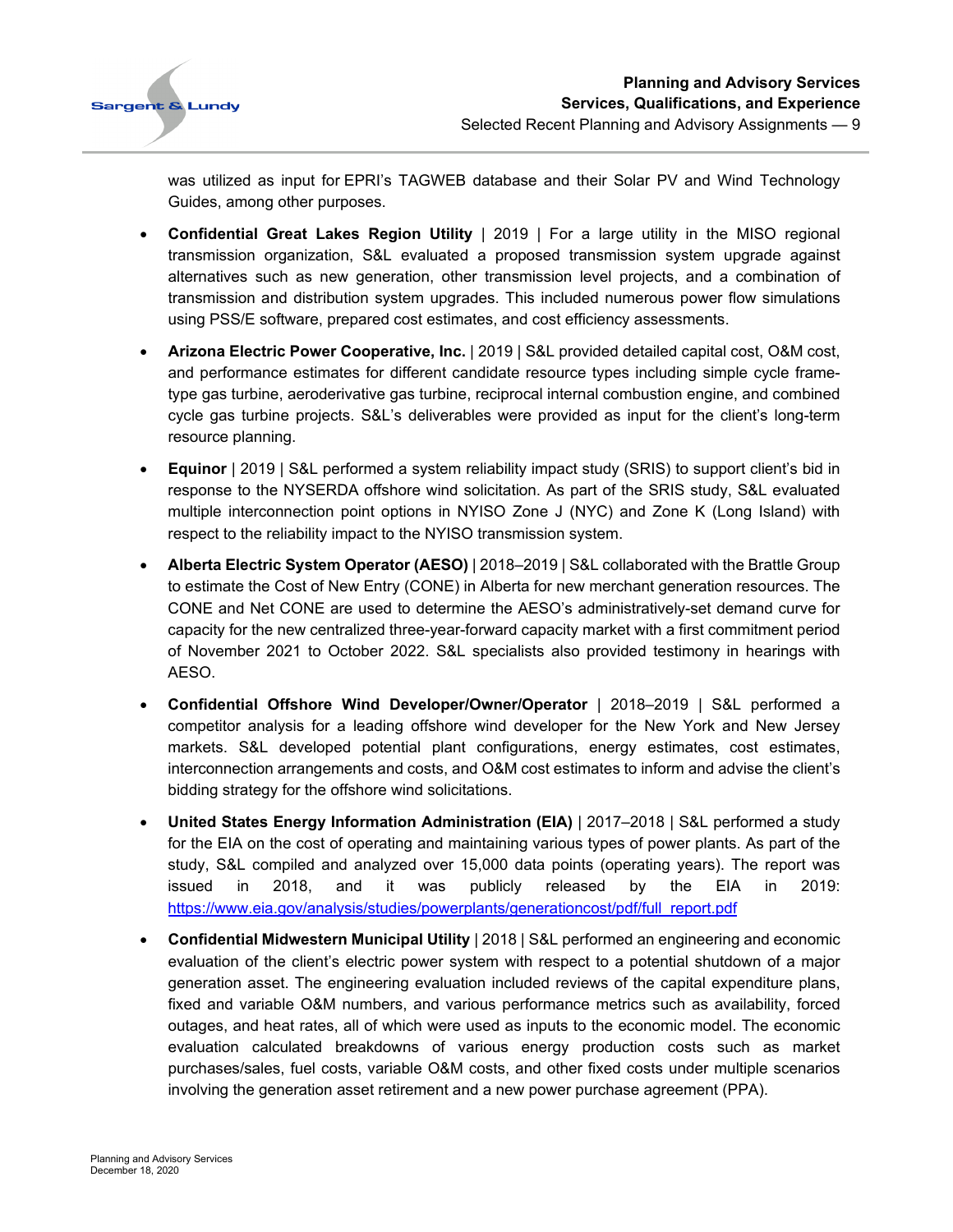

- **PJM Interconnection (PJM)** | 2017–2018 | S&L collaborated with the Brattle Group to evaluate reference technology options and update the corresponding CONE and Net CONE values. The S&L team estimated (i) total gross overnight capital costs, including most owner's costs, all ownerfurnished equipment, and all EPC balance-of-plant costs; (ii) a capital drawdown schedule to be used in calculating interest during construction in the capital budgeting model; (iii) first-year fixed O&M costs, including staffing, asset management, and other annual fixed costs; and (iv) performance data relevant for calculating cost of new entry and net energy revenues, including plant heat rate and summer capacity rating. S&L specialists supported PJM's filing of revisions to its Variable Resource Requirements (VRR) curves and CONE values to FERC.
- **Confidential Midwestern Municipal Utility** | 2017 | S&L performed a transmission and market planning study for a municipal utility located in the Midwestern United States. This included a detailed financial analysis of 24 different transmission and market options. The utility, located on a seam between two regional transmission organizations (RTOs), is facing the upcoming expiration of their existing transmission arrangement and needed guidance on future planning.
- **Confidential Great Lakes Region Utility** | 2017 | S&L performed a geographic information system (GIS)-based site screening and evaluation study for a new natural-gas-fired, combined cycle power plant. Using a multitude of mapping layers, such as natural gas pipelines, high-voltage transmission lines, sensitive environmental areas, and others, S&L assessed an area of over 20 million acres and identified approximately 30 potential sites for a new power plant that met the client's parameters. The entire study was completed within two months.
- **Public Service Electric & Gas (PSEG) Long Island** | 2016–2017 | S&L provided technical writing and report preparation services to assist PSEG Long Island with the development of its IRP. The support team compiled materials by conducting interviews with appropriate PSEG Long Island staff to develop a complete understanding of the IRP. The resulting report astutely described all processes, activities, and results under the specified structure, including the development of highquality professional graphs, figures, and exhibits. S&L worked with PSEG Long Island staff through meetings and calls to further understand IRP issues, resolve concerns, clarify information, discuss the IRP development, and edit the report.
- **PSEG Long Island** | 2015–2017 | S&L also supported PSEG Long Island in the evaluation and selection of bids for new resources submitted under two RFPs. Assignments included (i) the development of evaluation models; (ii) the handling of bid administration; (iii) a screening for responsiveness of bids to RFP requirements; (iv) a quantitative and qualitative assessment of responsive proposals to identify semifinalists; (v) a detailed quantitative and qualitative technical, economic, and financial analysis of semifinalists; and (vi) the formulation of recommendations for decision-making. S&L conducted weekly meetings of a selection committee for each RFP and prepared meeting notes, developed presentation materials, and prepared a procurement memorandum and record in accordance with New York State requirements.
- **ISO New England (ISO-NE)** | 2015 | S&L prepared estimates of physical operating parameters and fixed and variable generator cost parameters for several categories of fossil-fueled generating units currently existing in the ISO-NE footprint. The parameter estimates will be used by the ISO-NE's Internal Market Monitoring (IMM) department to benchmark the physical operating and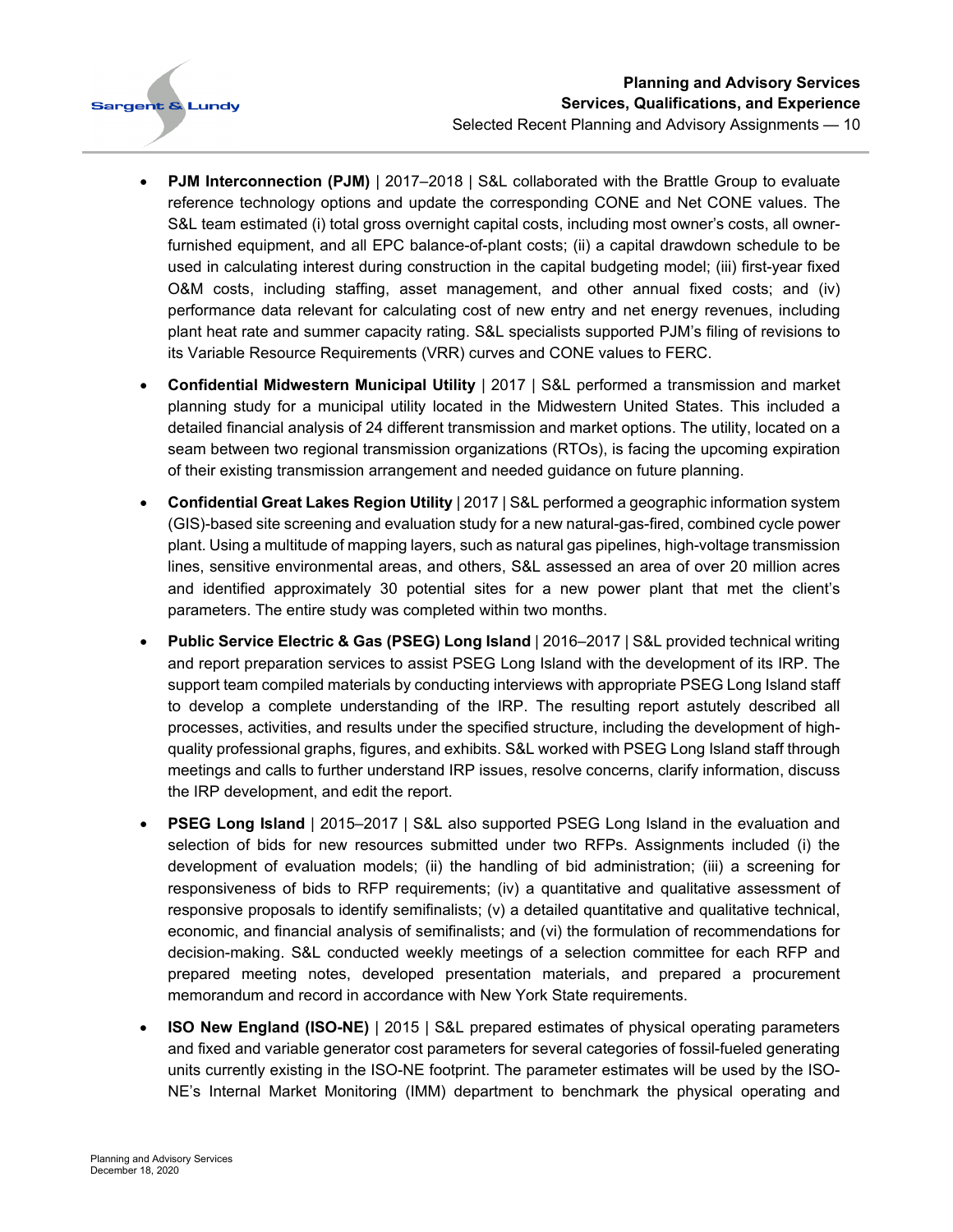

generator cost parameters used to estimate reference levels (the IMM's estimate of a competitive offer in the energy market). S&L also developed a cost development reference guide to provide direction to resource owners on how to collect, develop, and validate their physical operating and generator cost parameters for submission to the IMM.

- **New York ISO (NYISO)** | 2007–2016 | S&L provided technical support to NYISO's Market Monitoring and Analysis group. This included (i) estimating the going-forward costs of existing generation to determine the need for market power mitigation; (ii) estimating the cost of new entry for proposed projects to determine need for buyer-side mitigation; and (iii) assisting with development of a technical assessment process supporting a determination of whether a generator could transfer interconnection service rights when proposing to repower a generating unit.
- **NIPSCO** | 2013 & 2015 | S&L updated cost and performance estimates for gas, coal, nuclear, renewable, storage, and distributed generation technology alternatives to be evaluated in NIPSCO's IRP. S&L prepared a technical assessment report that outlines the methodology and results. The report was included in NIPSCO's submittal of its IRP to the Indiana Public Service Commission in 2016. S&L performed the same assignment in 2013 to support NIPSCO's 2014 IRP.
- **CPS Energy** | 2008 & 2015 | S&L updated cost and performance data first prepared in 2008 for resource alternatives to be used in resource planning studies. The data applied to technologies for (i) simple- and combined-cycle combustion turbines; (ii) utility-scale solar PV plants; (iii) wind farms; and (iv) natural-gas-fired internal combustion engines. S&L's data support included overnight capital costs for greenfield and brownfield sites, construction payment curves, fixed and variable O&M, and performance assumptions (heat rate, emissions rates, capacity factor, outage rates, minimum capacity, startup fuel, and ramp rates).
- **Marquette Board of Light & Power (MBLP)** | 2015 | S&L analyzed the need for additional generation in MBLP's service area. MBLP cannot obtain firm transmission import capacity and relies on two older coal units and one oil-fired combustion turbine to meet its needs. S&L analyzed reliability risks and recommended the addition of gas-fired reciprocating engines to improve system reliability, increase fuel diversity, reduce emissions, and improve system heat rate. S&L's team also prepared a dispatch study and report to help MBLP obtain approval from its board of directors.
- **Long Island Power Authority (LIPA)** | 2014 | S&L assisted LIPA with the evaluation and selection of bids for new generation, energy storage, and demand-response submitted under the terms of a November 2013 RFP. The assignment included (i) the development of an evaluation model; (ii) the handling of bid administration; (iii) a screening for responsiveness of bids to RFP requirements; (iv) a quantitative and qualitative assessment of responsive proposals to identify a short list; (v) detailed quantitative and qualitative technical, economic, and financial analyses of shortlisted bids; and (vi) the formulation of recommendations for LIPA decision-making.
- **Basin Electric Power Cooperative** | 2014 | S&L prepared an overview of the costs and characteristics of nuclear generation options for consideration by Basin Electric's board members and management.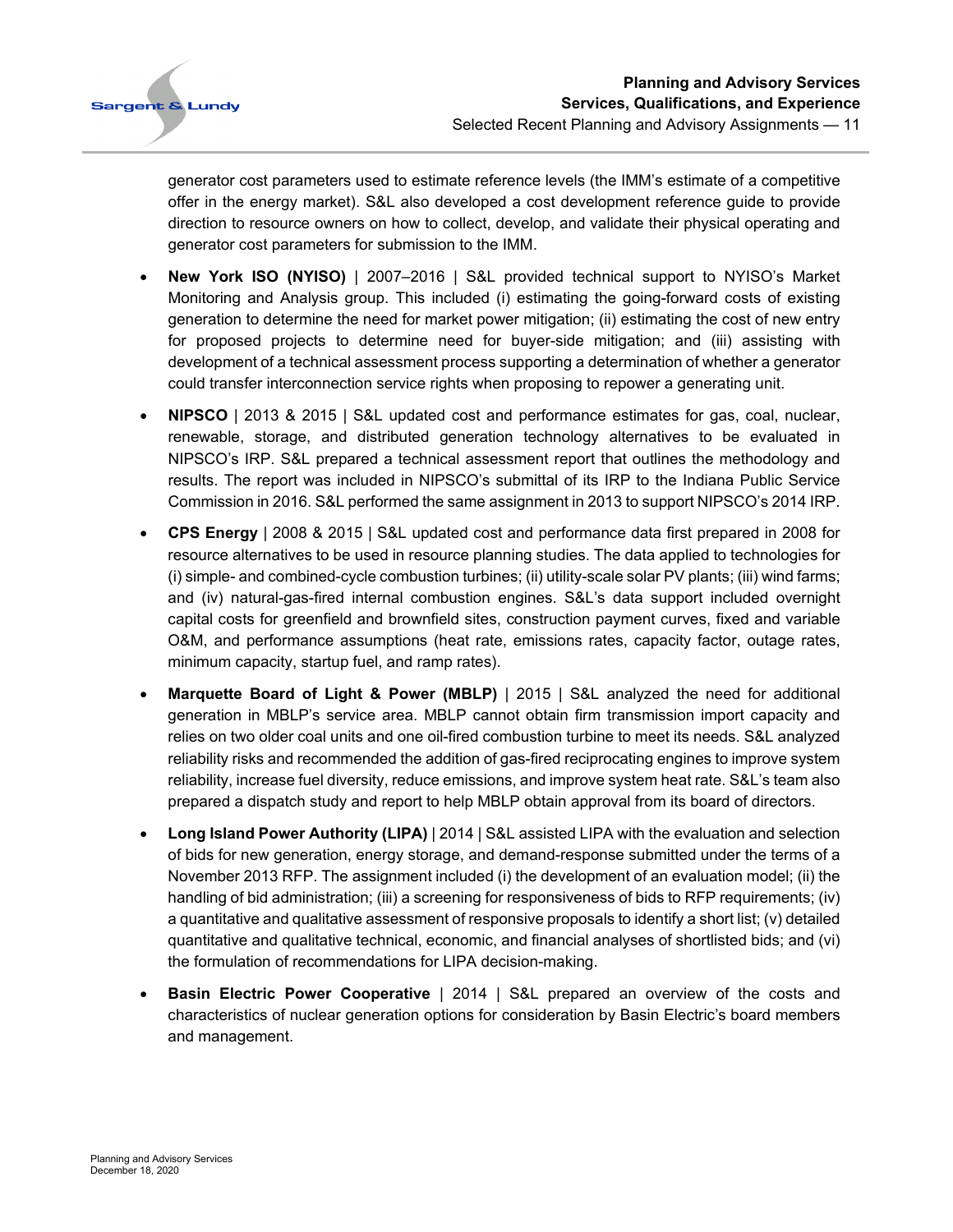

- **PacifiCorp** | 2014 | S&L examined the economics, performance, and development of the commercial viability of small modular reactors (SMRs). The scope of the review included licensure and regulatory issues, an overview of three SMR technologies, ongoing design improvements to SMR technology, and an assessment of the stage of technical, commercial, and regulatory development of SMRs.
- **PJM Interconnection (PJM)** | 2013–2014 | S&L supported The Brattle Group's review of PJM's "Variable Resource Requirement" (VRR) curve, an administratively-determined representation of a demand curve for capacity used in the PJM "Reliability Pricing Model" auction. S&L estimated (i) total gross overnight capital costs, including most owner's costs, all owner-furnished equipment, and all EPC balance-of-plant costs; (ii) a capital drawdown schedule to be used in calculating interest during construction in the capital budgeting model; (iii) first-year fixed O&M costs, including staffing, asset management, and other annual fixed costs; and (iv) performance data relevant for calculating cost of new entry and net energy revenues, including plant heat rate and summer capacity rating.
- **ISO-NE** | 2013–2014 | S&L supported the Brattle Group's development of ISO-NE's capacity demand curve proposal, supporting the selection of a reference technology, identifying key assumptions to estimate its cost and performance, and developing estimates from those assumptions in local regions of ISO-NE.
- **ACES** | 2013 | S&L developed cost and performance information for new-build, natural-gas-fired generation options for use by ACES in supporting the development of mid- to long-term power supply strategies with its members and customers. In addition to developing assumptions and estimating the cost and performance of each option for an assumed Midwest U.S. location, S&L developed an approach for translating the cost estimates to other sites where ACES' members and customers are located.
- **NYISO** | 2007, 2010, & 2013 | S&L partnered with National Economic Research Associates (NERA) to develop the parameters used as the basis to reset the NYISO "Installed Capacity" (ICAP) demand curves for the upcoming three capability years. This required the determination of the localized, levelized embedded cost of peaking units in each New York Control Area (NYCA) locality and the rest of the state. S&L (i) participated in monthly ICAP working group meetings to review assumptions; (ii) discussed work plans and technical approaches; and (iii) presented interim results and findings to working group representatives of generators, utilities, transmission owners, environmental groups, consumer advocates, and other special interest groups.
- **ISO-NE** | 2013 | S&L partnered with the Brattle Group to estimate the "Offer Review Trigger Prices" used by ISO-NE as part of its market mitigation process, including (i) capital and O&M costs for several technologies in New England states; (ii) natural-gas-fired, simple- and combined-cycle plants; (iii) biomass; (iv) onshore and offshore wind; and (v) solar PV technologies.
- **Confidential Client** | 2013 | S&L supported the Brattle Group with a feasibility evaluation for supply options proposed in response to an RFP. The analysis identified supply options that could be placed in service for a stringent near-term commercial operation date (COD).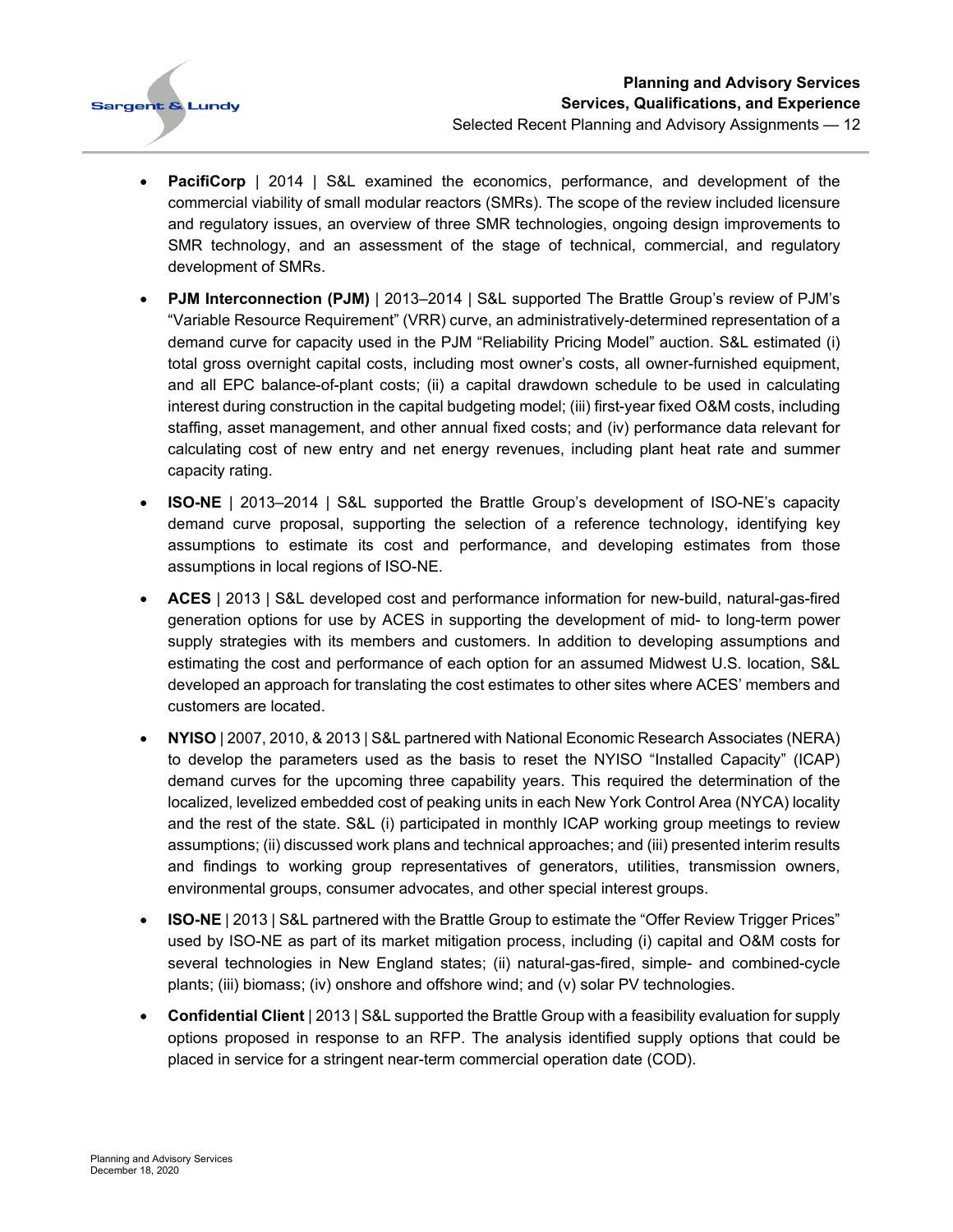

- **Ontario Power Authority** | 2013 | S&L partnered with NERA to develop a cost and performance estimate for a simple-cycle, natural-gas-fired frame combustion turbine unit in the Southwest Greater Toronto Area (GTA) in the province of Ontario, Canada.
- **Confidential Client, 2013** | S&L evaluated the costs and risks associated with firing a proposed combined-cycle plant with natural gas only (i.e., without providing for backup fuel capability using distillate fuels).
- **Maui Electric Company (MECO)** | 2012–2013 | S&L performed a generation asset assessment study to review the current condition of existing MECO generation facilities and the impact of expected usage changes from intermittent renewable resources. The project team assessed the units' remaining useful lives and performance under expected operational demands and proposed O&M adjustments.
- **GenOn** | 2012 | In support of GenOn's planning efforts, S&L developed an independent cost estimate of capital and O&M costs for simple- and combined-cycle power plant configurations used by PJM Interconnection as the basis for determining the CONE. Under PJM's equipment specifications, S&L estimates allowed GenOn to determine how to respond to PJM's proposed CONE for upcoming years.
- **Grand Haven Board of Light and Power, Zeeland Department of Public Utilities** | 2011–2012 | S&L conducted an IRP study to provide the Grand Haven, MI, and Zeeland, MI, utilities with an integrated resource strategy. This included cost estimates and recommendations for equipment maintenance and replacement for the next 20 years. The study provided a general roadmap for each utility to plan for significant equipment expenditures and capital investments while identifying the best means for meeting increased customer demand. Evaluated resource options included (i) existing and new non-renewable generation and cogeneration facilities; (ii) renewable energy resources; (iii) energy conservation and demand reduction programs; and (iv) long-term PPAs or shared ownership options in large economies-of-scale facilities.
- **NV Energy** | 2011–2012 | S&L identified natural-gas-fired generation expansion options at five southern Nevada generating stations for NV Energy. The brownfield study includes an analysis of each site, taking into consideration all suitable natural-gas-fired generation options based on each site's specific characteristics. Preliminary permitting timelines were developed for each case. The study described the best fit natural-gas-fired technology considering fuel availability, regulatory permitting, environmental requirements, land status, and capital cost. The natural-gas-fired generation options considered large-frame combustion turbines, aeroderivative combustion turbines, and combined-cycle plants using either frame or aeroderivative combustion turbine technology.
- **SaskPower** | 2011 | S&L independently reviewed the integrated process of SaskPower's supply planning. The scope of the review included (i) the basic methodology and process used to apply the reliability criterion; (ii) the frequency with which the supply plan is updated; (iii) the appropriateness of the types of data inputs used in the supply planning process; (iv) whether the supply plan is sufficiently documented; and (v) a high-level evaluation of the suitability of the resources that SaskPower allocates to the supply planning process compared to similar utility groups.